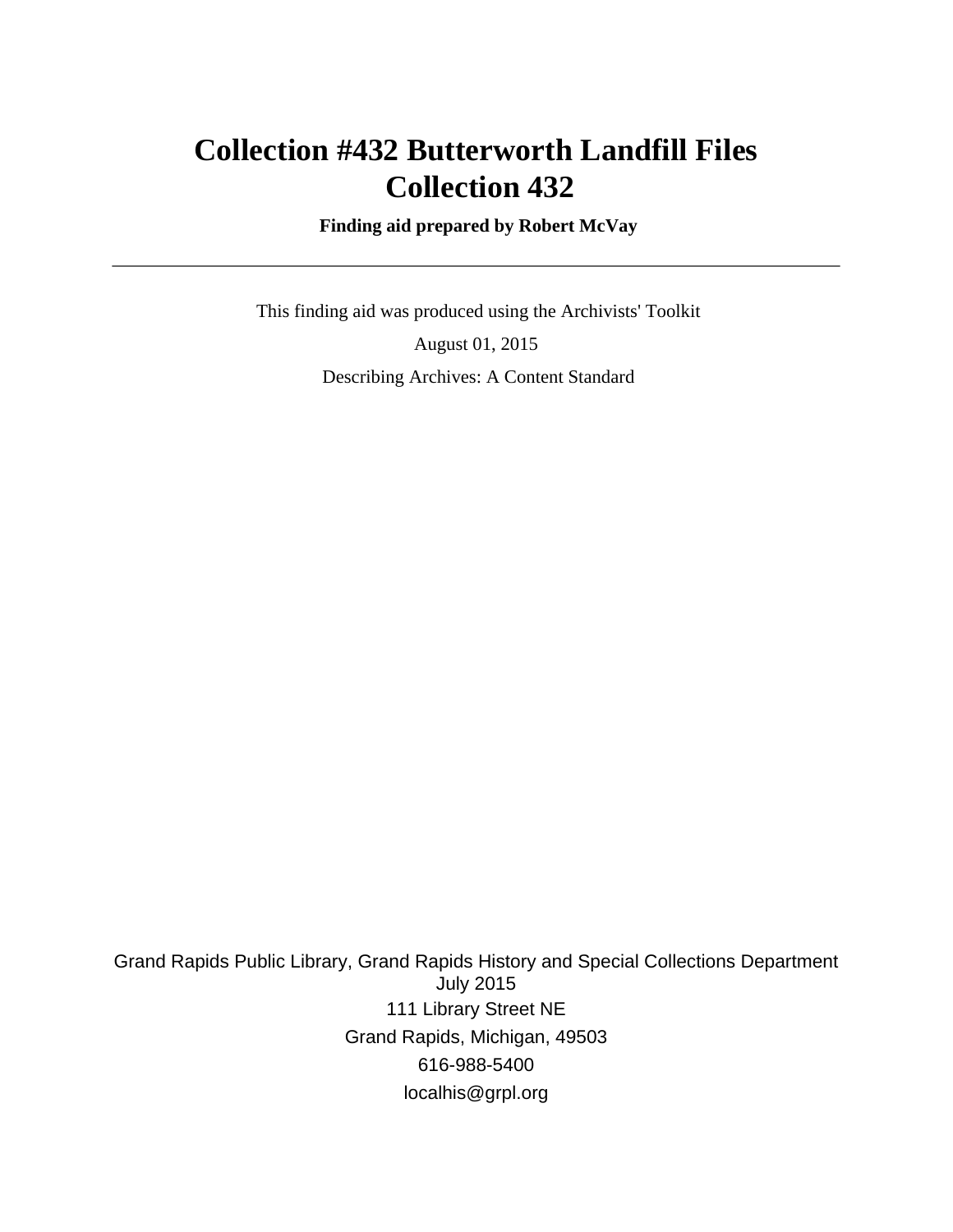# **Table of Contents**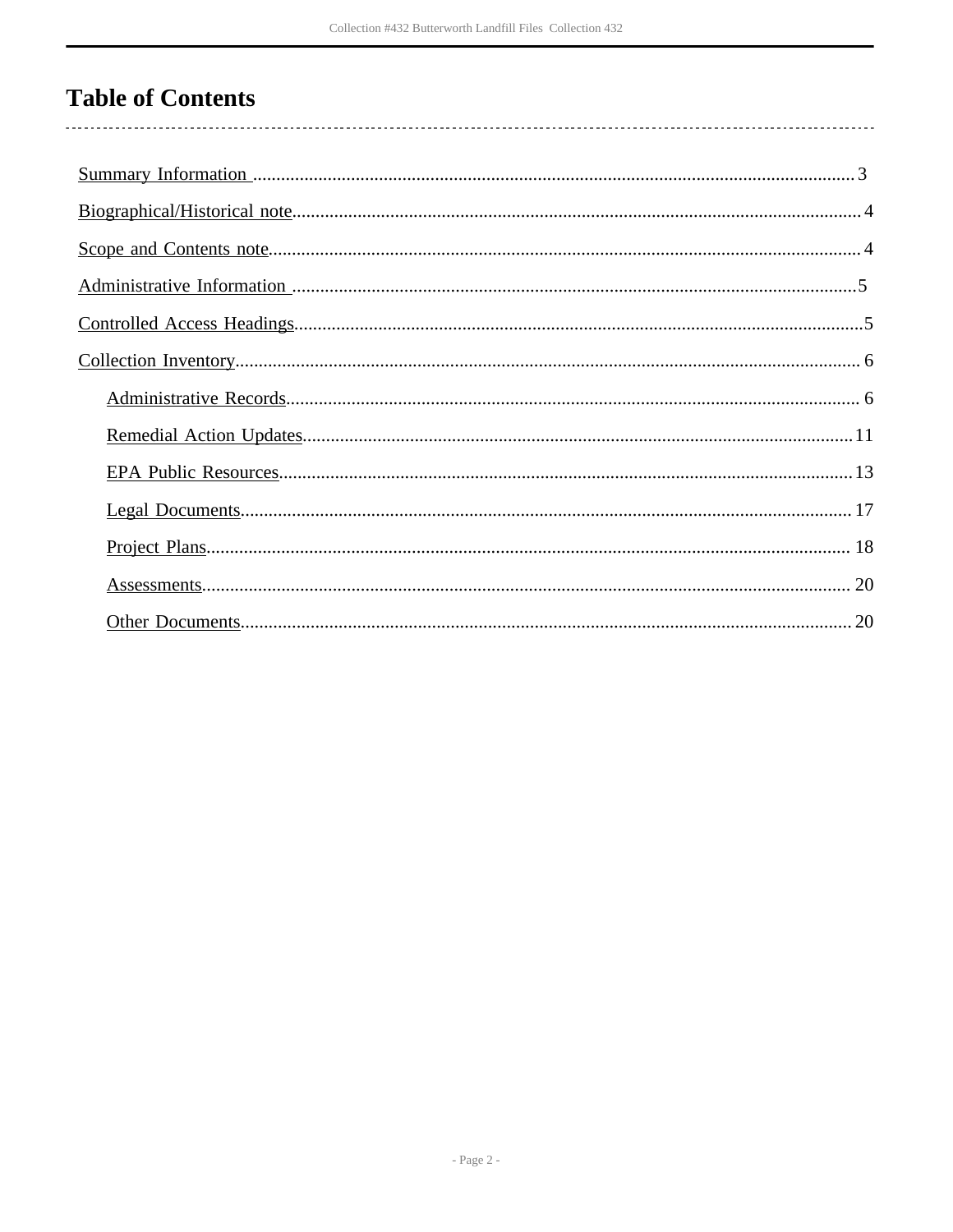# <span id="page-2-0"></span>**Summary Information**

| <b>Repository</b> | Grand Rapids Public Library, Grand Rapids History and Special<br><b>Collections Department</b>                                                                                                                                                                                                                                                                                                                                                                                                                                                                                                                                                                                                                                                                                                                                                                                                                    |
|-------------------|-------------------------------------------------------------------------------------------------------------------------------------------------------------------------------------------------------------------------------------------------------------------------------------------------------------------------------------------------------------------------------------------------------------------------------------------------------------------------------------------------------------------------------------------------------------------------------------------------------------------------------------------------------------------------------------------------------------------------------------------------------------------------------------------------------------------------------------------------------------------------------------------------------------------|
| <b>Creator</b>    | United States. Environmental Protection Agency.                                                                                                                                                                                                                                                                                                                                                                                                                                                                                                                                                                                                                                                                                                                                                                                                                                                                   |
| <b>Title</b>      | <b>Butterworth Landfill Files</b>                                                                                                                                                                                                                                                                                                                                                                                                                                                                                                                                                                                                                                                                                                                                                                                                                                                                                 |
| Date [bulk]       | Bulk, 1988-1993                                                                                                                                                                                                                                                                                                                                                                                                                                                                                                                                                                                                                                                                                                                                                                                                                                                                                                   |
| Date [inclusive]  | 1976 - August, 1999                                                                                                                                                                                                                                                                                                                                                                                                                                                                                                                                                                                                                                                                                                                                                                                                                                                                                               |
| <b>Extent</b>     | 5.0 Linear feet 5 boxes                                                                                                                                                                                                                                                                                                                                                                                                                                                                                                                                                                                                                                                                                                                                                                                                                                                                                           |
| Language          | English                                                                                                                                                                                                                                                                                                                                                                                                                                                                                                                                                                                                                                                                                                                                                                                                                                                                                                           |
| <b>Abstract</b>   | Located in Grand Rapids, Kent County, Michigan, the Butterworth #2<br>Landfill Site was owned operated by the city of Grand Rapids as an open<br>dump from 1950-1967. The area that it encompasses is approximately 180<br>acres and borders the Grand River on it's south side. Before the landfill<br>itself was operational the land it would eventually cover, as well as the<br>surrounding areas, had been used for industrial purpose for at least one<br>hundred years. This caused the land to be polluted with heavy metals and<br>other industrial wastes. These documents are mostly comprised of files<br>that the United States Eviornmental Protection Agency had produced<br>before, during, and after their suit against the City of Grand Rapids. They<br>contain information of their legal actions against the city as well as the<br>steps they took to reclaim the property for public use. |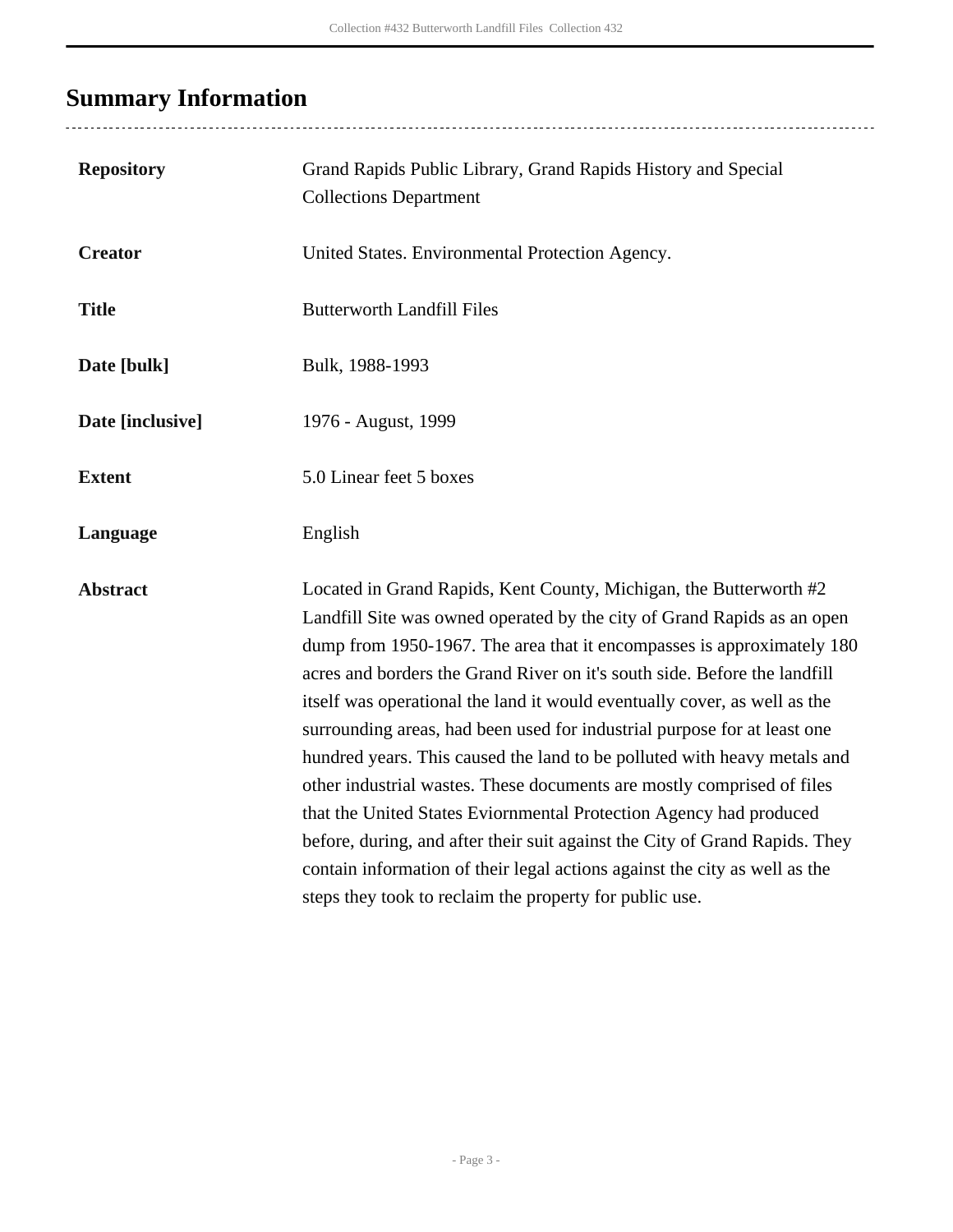## <span id="page-3-0"></span>**Biographical/Historical note**

Located in Grand Rapids, Kent County, Michigan, the Butterworth #2 Landfill Site was owned operated by the city of Grand Rapids as an open dump from 1950-1967. The area that it encompasses is approximately 180 acres and borders the Grand River on it's south side. Before the landfill itself was operational the land it would eventually cover, as well as the surrounding areas, had been used for industrial purpose for at least one hundred years. This caused the land to be polluted with heavy metals and other industrial wastes.

The United States Environment Protection Agency was called in to assess the possibility of reclaiming the site for public use. The site itself and several surrounding areas were surveyed in 1990 by Fred C. Hart Associates, Inc., an environmental consulting firm, for a study of the surrounding areas that had long been in contact with some of the materials present at the landfill. Their findings showed that even though the site itself would have to be worked extensively to be reclaimed, the areas outside of it where pollutants were present fell within acceptable ranges for human contact.

## <span id="page-3-1"></span>**Scope and Contents note**

The Butterworth Landfill Files are mostly composed of files from the United States Enviornmental Protection Agency, or EPA, from when they had taken over jurisdiction of the landfill from the city after a civil suit. The documents show both the legal proceedings against the city, the recclaimation of the landfill for public use, as well as the plans the the agency had for the site.

The main series that the collection is divided into is based upon the types of documents within the collection and the frequency in which they appear. There is also a sub-series within the Administrative Records series as it is the largest series and there are several documents that occur many times.

Many of the documents contained within the collection are the documents produced and sought after by the Unites States Environmental Protection Agency. In 19[8]7 the US Government sued the city of Grand Rapids for their role in allowing the unrestricted dumping of pollutants into the dump and thus requiring an extensive clean up operation to take place in order for the area to be reclaimed.

The documents span the period after the dump had ceased to operate, and therefore are almost entirely comprised of documents pertaining to the lawsuit that was brought against Grand Rapids, the decisions and building plans that would be made about the land itself as a result.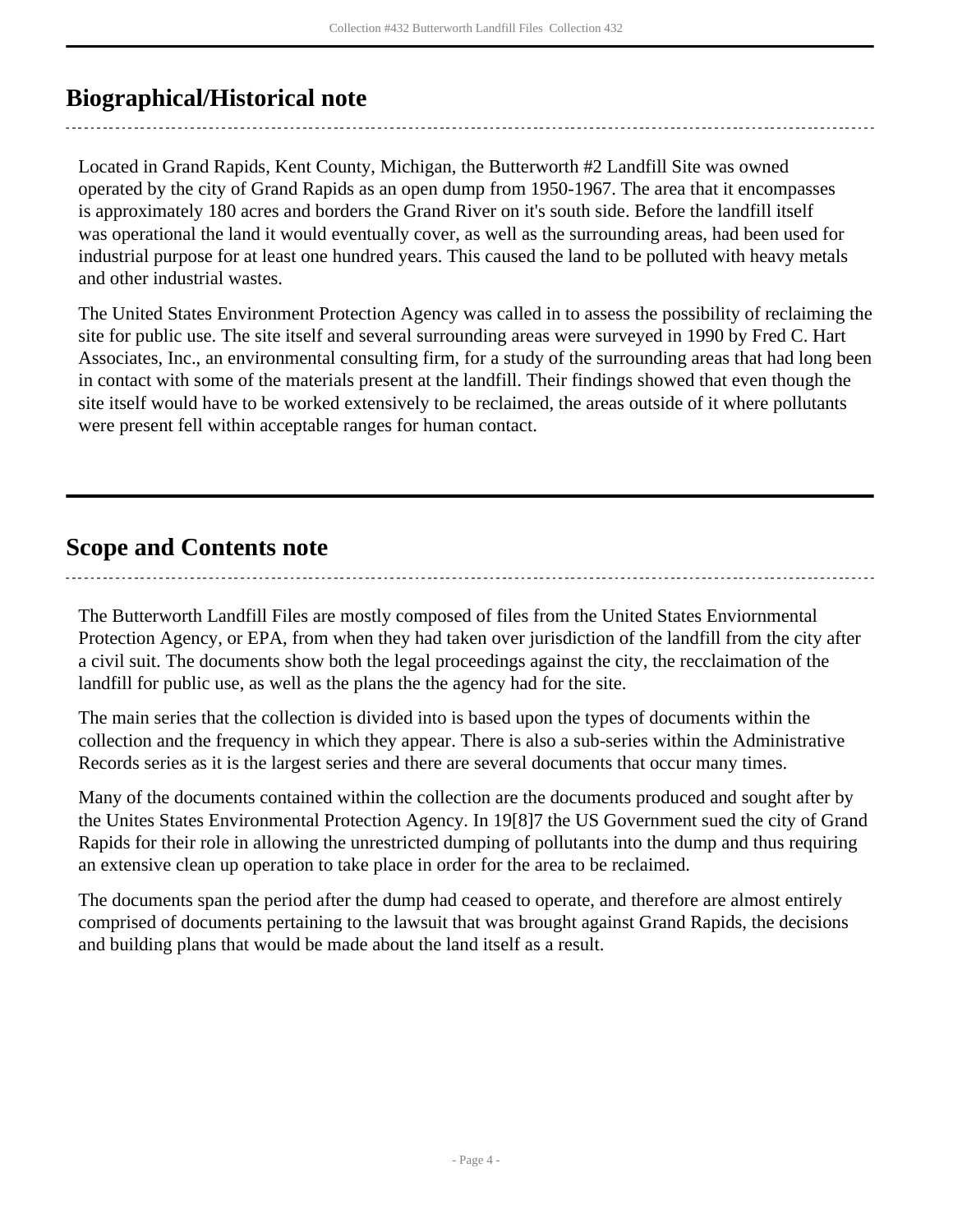## <span id="page-4-0"></span>**Administrative Information**

### **Publication Information**

Grand Rapids Public Library, Grand Rapids History and Special Collections Department July 2015

#### **Immediate Source of Acquisition note**

Accession number 2014.002

## <span id="page-4-1"></span>**Controlled Access Headings**

## **Geographic Name(s)**

- Grand Rapids (Mich.) -- History -- 20th Century
- Kent County (Mich.) -- History

## **Subject(s)**

- Environmental protection
- Pollution
- Refuse and refuse disposal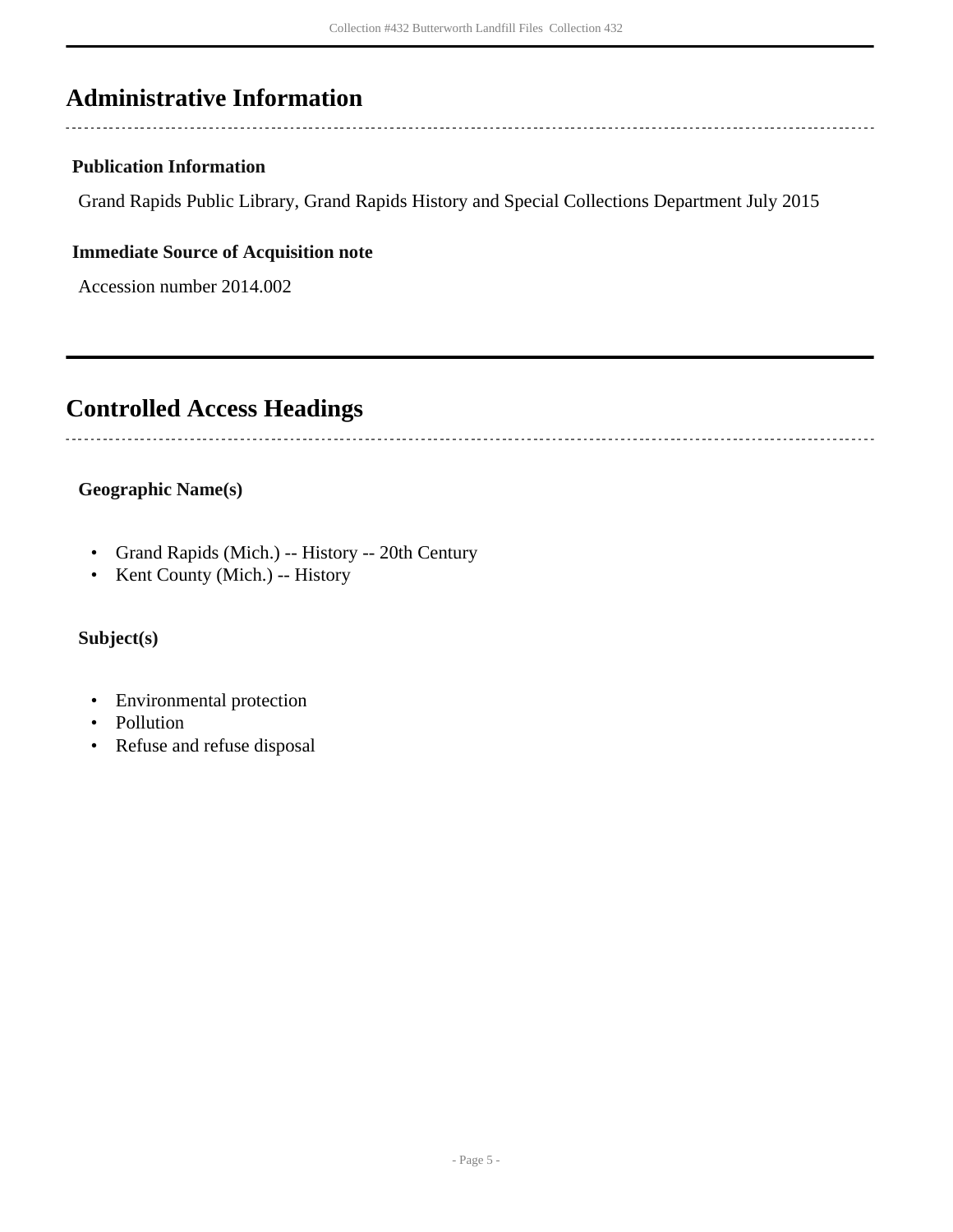## <span id="page-5-0"></span>**Collection Inventory**

#### <span id="page-5-1"></span>**Administrative Records 1990-2013**

#### **Scope and Contents note**

This series is composed of files generated by the EPA during their management and reclamation of the Butterworth Landfill Site. These administrative files are governmental files that detail their operations plans, as well as the changes and amendments that were made to them.

|                                                                                                                                                       | <b>Box</b>     | <b>Folder</b> |
|-------------------------------------------------------------------------------------------------------------------------------------------------------|----------------|---------------|
| U.S. EPA Administrative Record: Butterworth Landfill Site, Grand<br>Rapids, Michigan, March 1991 Part 2 of 2 EMPTY 1991                               | $\overline{2}$ | 1             |
| U.S. EPA Administrative Record: Butterworth Landfill Site, Grand<br>Rapids, Michigan, March 1991, Part 1 of 2 1991                                    | $\overline{2}$ | 3             |
| U.S. EPA Administrative Record: Butterworth Landfill Site,<br>Grand Rapids, Michigan, March 1991, Part 1 of 2, Record of<br><b>Communication 1991</b> | $\overline{2}$ | 10            |
| U.S. EPA Administrative Record: Butterworth Landfill Site, Grand<br>Rapids, Michigan, March 1991, Part 1 of 2, Reports/Studies 1991                   | 2              | $11 - 14$     |
| U.S. EPA Administrative Record: Remedial Action Update #2,<br>Butterworth Landfill, Grand Rapids, Michigan, May 1993, Vol. 1 of<br>2 1993             | $\overline{2}$ | $15 - 18$     |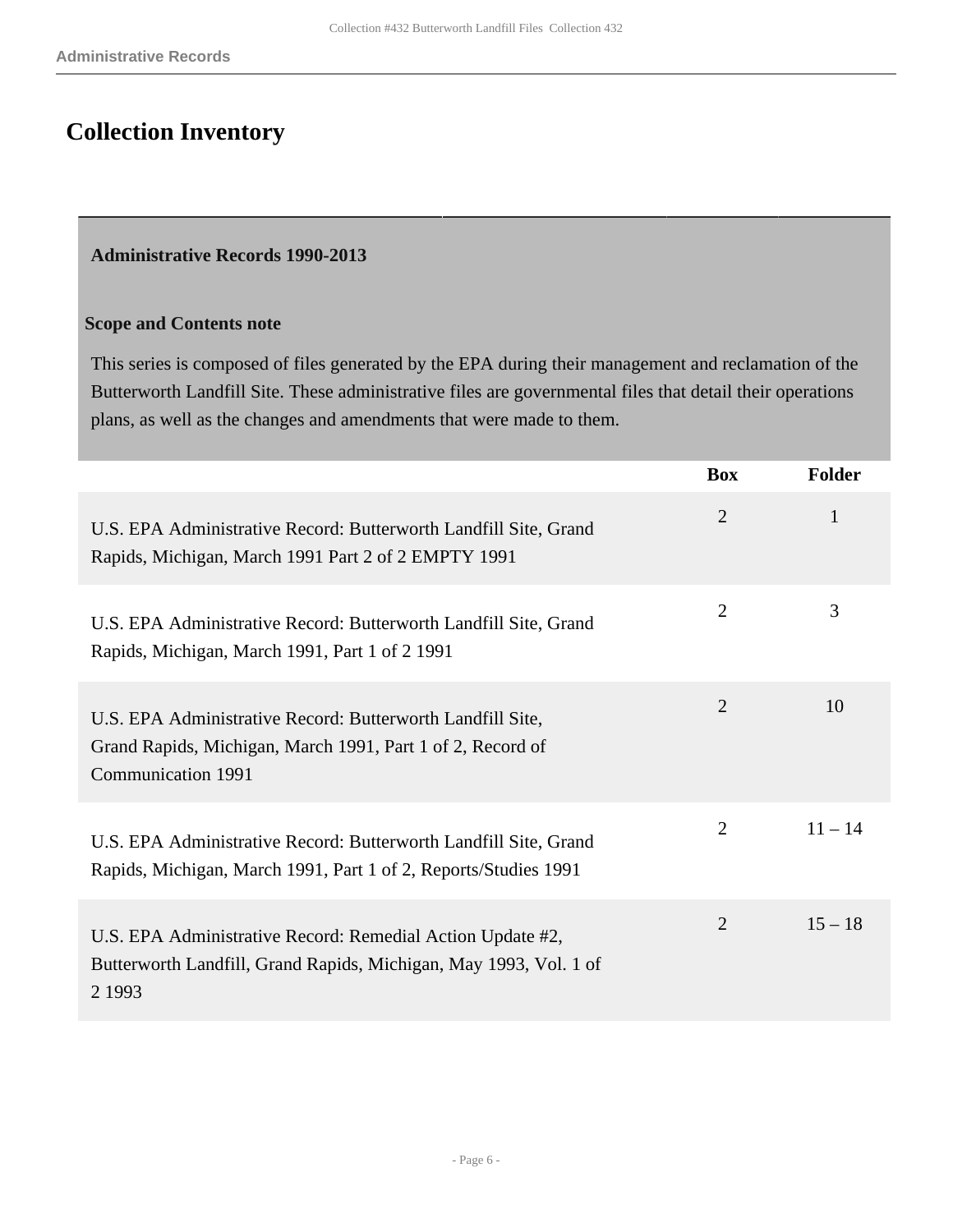| U.S. EPA Administrative Record: Remedial Action Update #2,<br>Butterworth Landfill, Grand Rapids, Michigan, May 1993, Vol. 2 of<br>2 1993 | $\overline{2}$ | $19 - 21$ |
|-------------------------------------------------------------------------------------------------------------------------------------------|----------------|-----------|
| U.S. EPA Administrative Record: Chemcentral, Grand Rapids, MI,<br>November 1990, Part 3 of 9 1990                                         | $\overline{2}$ | $27 - 31$ |
| U.S. EPA Administrative Record: Chemcentral, Grand Rapids, MI,<br>November 1990, Part 2B of 9, Continuation 1990                          | $\overline{2}$ | $32 - 35$ |
| U.S. EPA Administrative Record: Chemcentral, Grand Rapids, MI,<br>November 1990, Part 2A of 9, Continuation 1990                          | 2              | $36 - 40$ |
| U.S. EPA Administrative Record: Chemcentral, Grand Rapids, MI,<br>November 1990, Part 1 of 9 1990                                         | $\overline{2}$ | 41        |
| U.S. EPA Administrative Record: Chemcentral, Grand Rapids, MI,<br>November 1990, Part 1 of 9, Fact Sheet 1990                             | $\overline{2}$ | 44        |
| U.S. EPA Administrative Record: Chemcentral, Grand Rapids, MI,<br>November 1990, Part 1 of 9, Meeting Notes 1990                          | $\overline{2}$ | 45        |
| U.S. EPA Administrative Record: Chemcentral, Grand Rapids, MI,<br>November 1990, Part 1 of 9, News Release 1990                           | 2              | 47        |
| U.S. EPA Administrative Record: Chemcentral, Grand Rapids, MI,<br>November 1990, Part 1 of 9, Report/Studies 1990                         | $\overline{2}$ | 50        |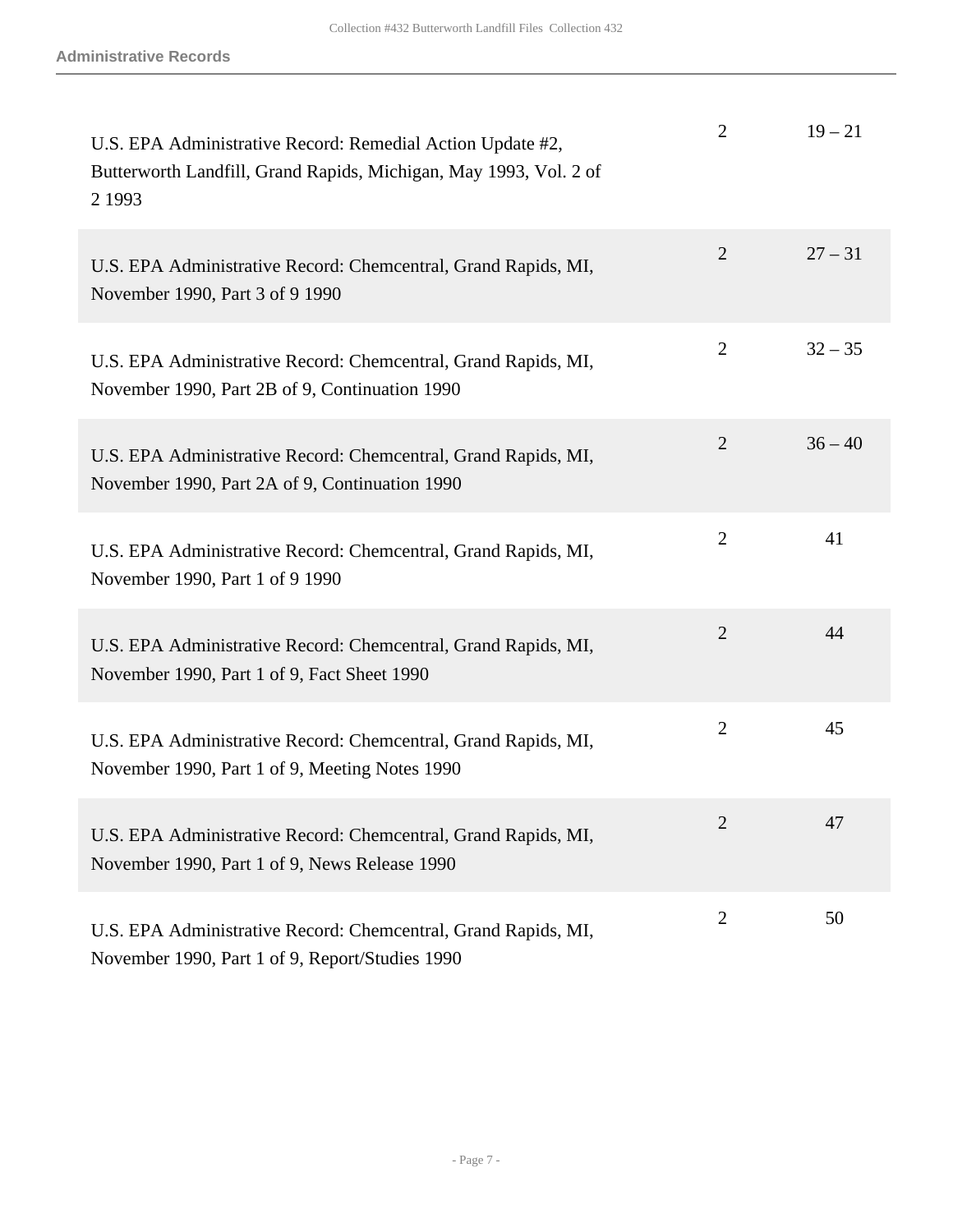| U.S. EPA Administrative Record: Chemcentral, Grand Rapids, MI,<br>November 1990, Part 2 of 9 1990                  | $\overline{2}$ | $58 - 61$ |
|--------------------------------------------------------------------------------------------------------------------|----------------|-----------|
| U.S. EPA Administrative Record: Chemcentral, Grand Rapids, MI,<br>November 1990, Part 9 of 9 1990                  | 5              | $14 - 18$ |
| U.S. EPA Administrative Record: Chemcentral, Grand Rapids, MI,<br>November 1990, Part 9(A) of 9, Continuation 1990 | 5              | $19 - 23$ |
| U.S. EPA Administrative Record: Chemcentral, Grand Rapids, MI,<br>November 1990, Part 7 of 9 1990                  | 5              | $24 - 29$ |
| U.S. EPA Administrative Record: Chemcentral, Grand Rapids, MI,<br>November 1990, Part 8 of 9 1990                  | 5              | $30 - 33$ |
| U.S. EPA Administrative Record: Chemcentral, Grand Rapids, MI,<br>November 1990, Part 5 of 9 1990                  | 5              | $34 - 36$ |
| U.S. EPA Administrative Record: Chemcentral, Grand Rapids, MI,<br>November 1990, Part 6 of 9 1990                  | 5              | $37 - 40$ |
| U.S. EPA Administrative Record: Chemcentral, Grand Rapids, MI,<br>November 1990, Part 4 of 9 1990                  | 5              | $41 - 44$ |

U.S. Environmental Protection Agency Region 5, Administrative Record for the Butterworth Landfill Site, Grand Rapids, Michigan, Released: December 2, 2013 (Computer Disks) x2 2013

**Box Folder**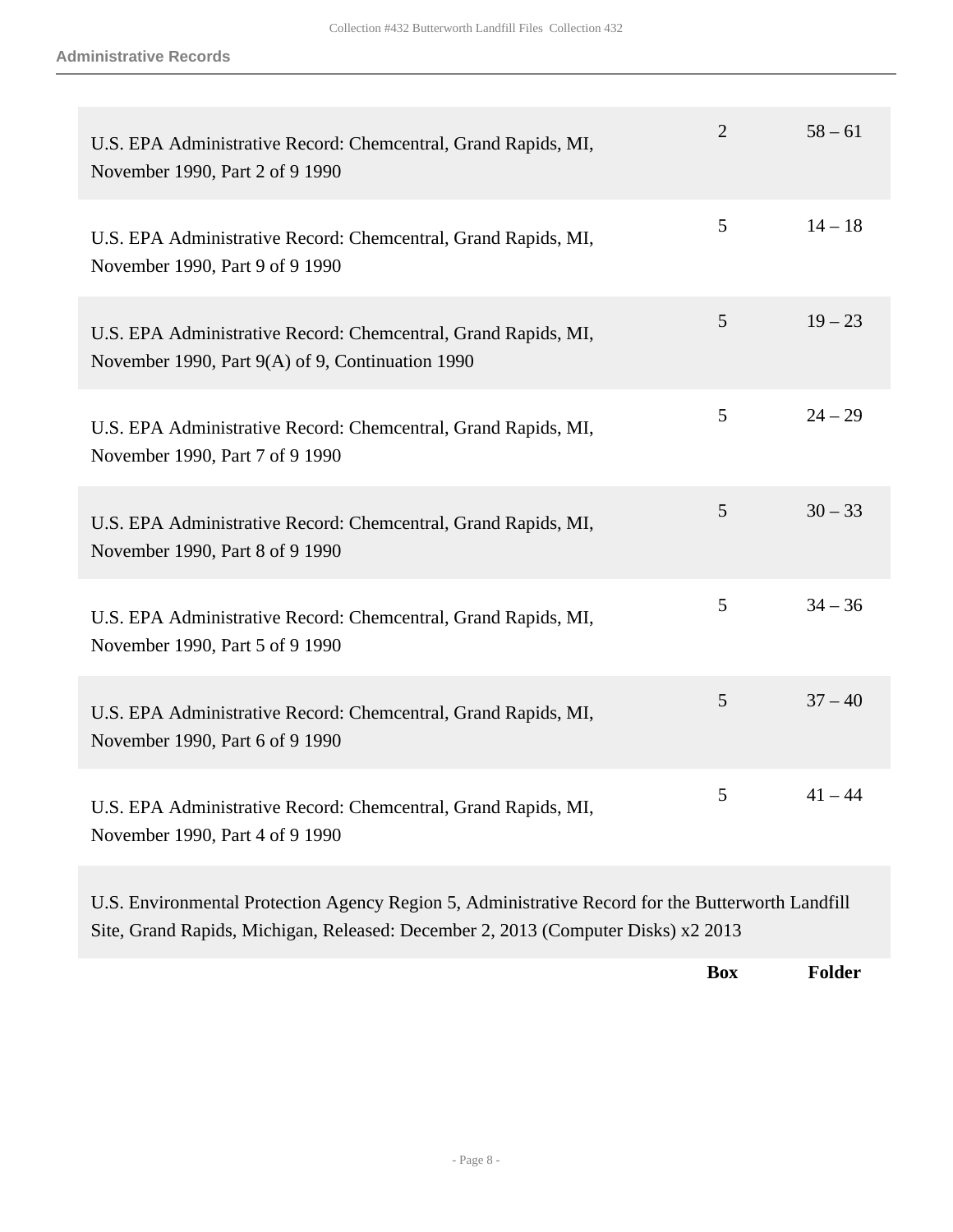| U.S. EPA Administrative Record: Butterworth Landfill, Update #1, Grand<br>Rapids, Michigan, May 1992, Vol. 8 of 8 1992 | $\overline{4}$ | 1         |
|------------------------------------------------------------------------------------------------------------------------|----------------|-----------|
| U.S. EPA Administrative Record: Butterworth Landfill, Update #1, Grand<br>Rapids, Michigan, May 1992, Vol. 7 of 8 1992 | $\overline{4}$ | $2 - 6$   |
| U.S. EPA Administrative Record: Butterworth Landfill, Update #1, Grand<br>Rapids, Michigan, May 1992, Vol. 6 of 8 1992 | $\overline{4}$ | $7 - 11$  |
| U.S. EPA Administrative Record: Butterworth Landfill, Update #1, Grand<br>Rapids, Michigan, May 1992, Vol. 5 of 8 1992 | $\overline{4}$ | $12 - 16$ |
| U.S. EPA Administrative Record: Butterworth Landfill, Update #1, Grand<br>Rapids, Michigan, May 1992, Vol. 4 of 8 1992 | $\overline{4}$ | $17 - 20$ |
| U.S. EPA Administrative Record: Butterworth Landfill, Update #1, Grand<br>Rapids, Michigan, May 1992, Vol. 3 of 8 1992 | $\overline{4}$ | $21 - 23$ |
| U.S. EPA Administrative Record: Butterworth Landfill, Update #1, Grand<br>Rapids, Michigan, May 1992, Vol. 2 of 8 1992 | $\overline{4}$ | $24 - 27$ |
| U.S. EPA Administrative Record: Butterworth Landfill, Update #1, Grand<br>Rapids, Michigan, May 1992, Vol. 1 of 8 1992 | $\overline{4}$ | $28 - 31$ |
| Superfund Information Repositories and Administrative Records (August<br>1992) 1992                                    | 3              | 58        |
| <b>Chemcentral Site Papers 2000</b>                                                                                    | 5              | $1 - 2$   |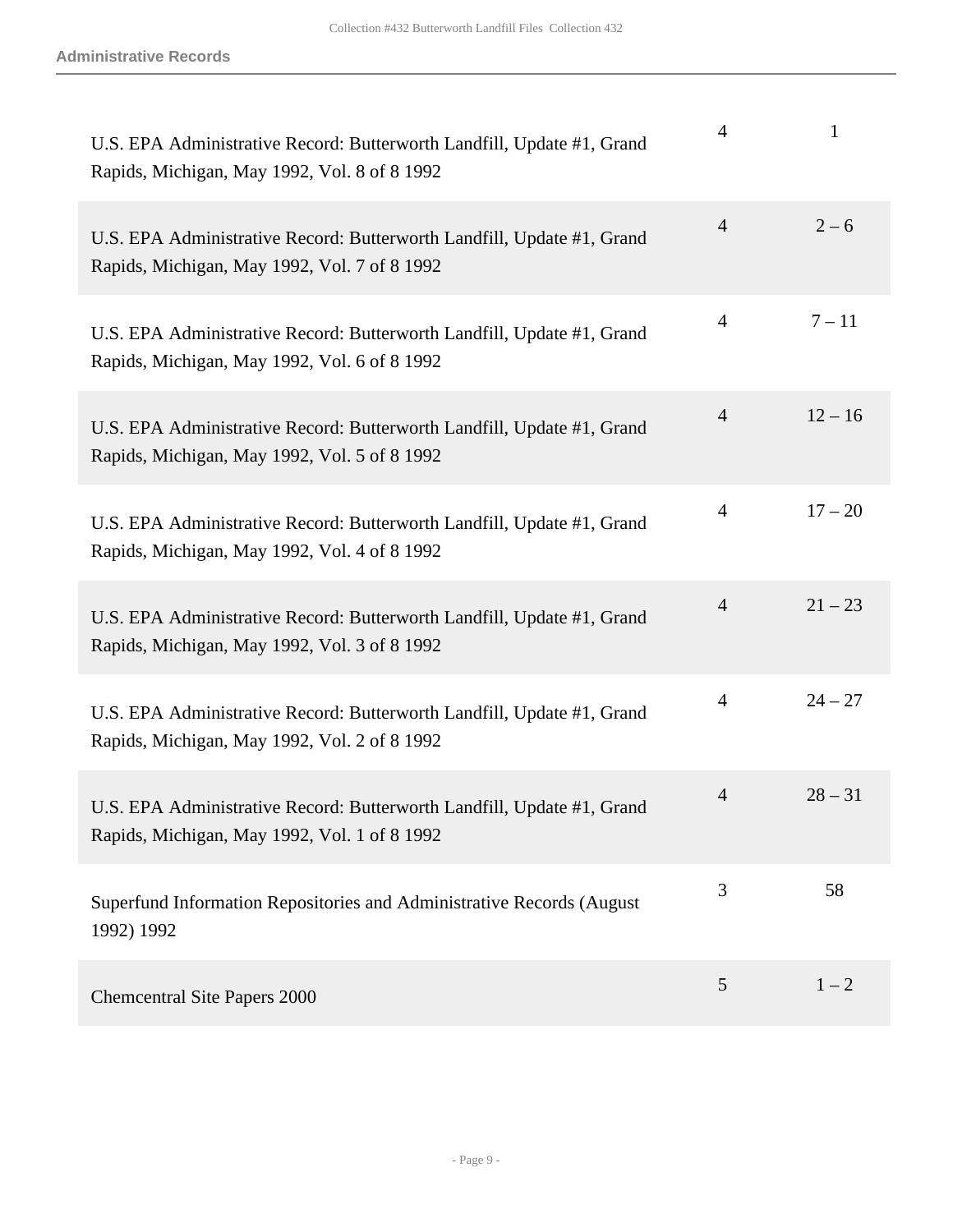**Correspondence**

| Section 106 Administrative Record Index for Chemcentral 1992                                                                       | 5              | $10 - 11$      |
|------------------------------------------------------------------------------------------------------------------------------------|----------------|----------------|
| Section 106 Administrative Record Index Update #1, Chemcentral 1992                                                                | 5              | $12 - 13$      |
| <b>Correspondence 1990-1991</b>                                                                                                    |                |                |
|                                                                                                                                    | <b>Box</b>     | <b>Folder</b>  |
| U.S. EPA Administrative Record: Butterworth Landfill Site, Grand<br>Rapids, Michigan, March 1991, Part 1 of 2, Correspondence 1991 | $\overline{2}$ | $\overline{4}$ |
| U.S. EPA Administrative Record: Chemcentral, Grand Rapids, MI,<br>November 1990, Part 1 of 9, Correspondence 1990                  | $\overline{2}$ | $42 - 43$      |
| <b>Memorandums 1990-1991</b>                                                                                                       |                |                |
|                                                                                                                                    | <b>Box</b>     | <b>Folder</b>  |
| U.S. EPA Administrative Record: Butterworth Landfill Site, Grand<br>Rapids, Michigan, March 1991, Part 1 of 2, Memorandum 1991     | $\overline{2}$ | 5              |
| U.S. EPA Administrative Record: Chemcentral, Grand Rapids, MI,<br>November 1990, Part 1 of 9, Memorandum 1990                      | $\overline{2}$ | 46             |
| <b>Other 1990-1991</b>                                                                                                             |                |                |
|                                                                                                                                    | <b>Box</b>     | <b>Folder</b>  |
| U.S. EPA Administrative Record: Butterworth Landfill Site, Grand<br>Rapids, Michigan, March 1991, Part 1 of 2, Other 1991          | $\overline{2}$ | 6              |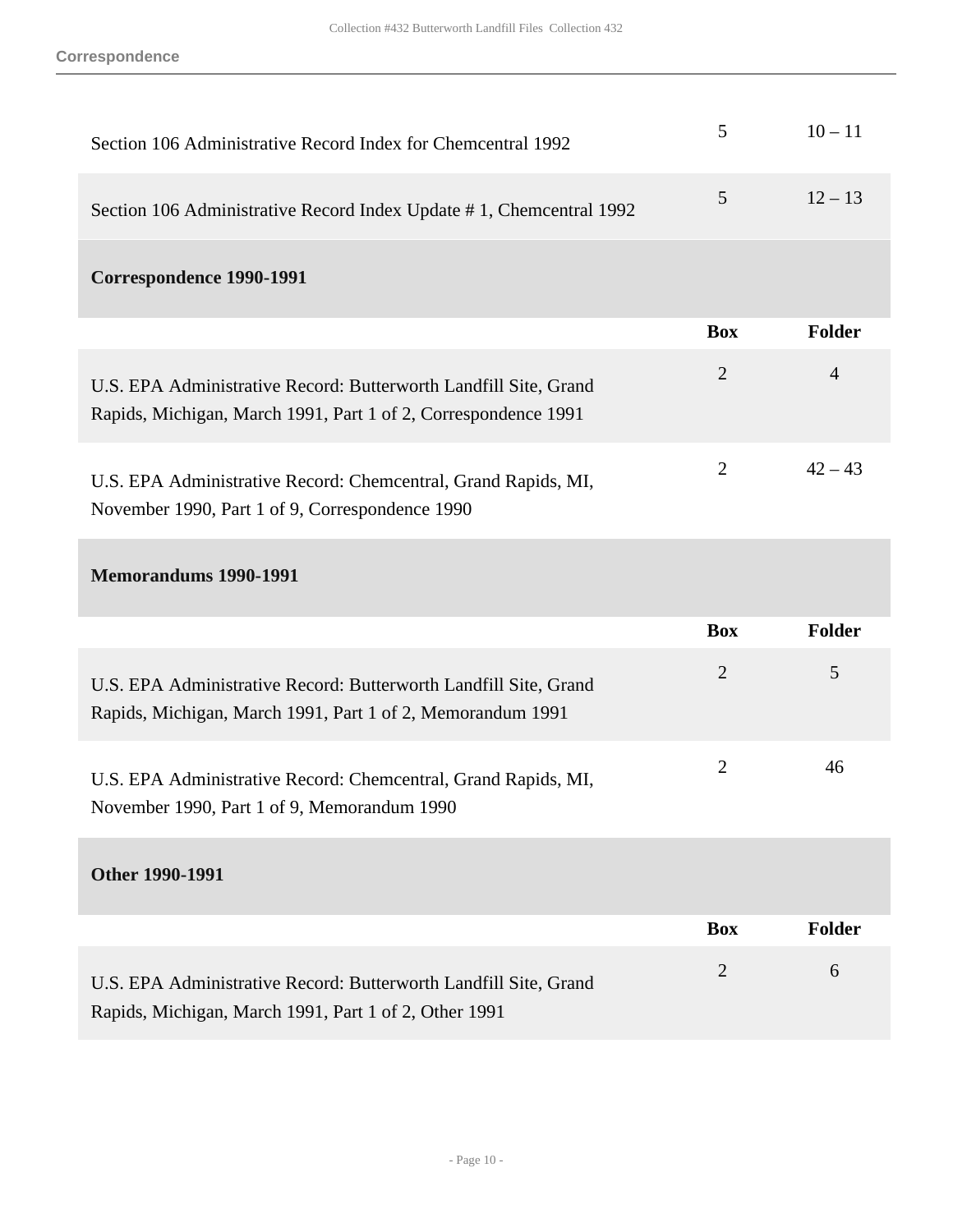| U.S. EPA Administrative Record: Chemcentral, Grand Rapids, MI, | 48 |
|----------------------------------------------------------------|----|
| November 1990, Part 1 of 9, Other 1990                         |    |

#### **Pleadings/Orders 1990-1991**

|                                                                                                                                      | <b>Box</b> | <b>Folder</b> |
|--------------------------------------------------------------------------------------------------------------------------------------|------------|---------------|
| U.S. EPA Administrative Record: Chemcentral, Grand Rapids, MI,<br>November 1990, Part 1 of 9, Pleading/Orders 1990                   | 2          | 49            |
| U.S. EPA Administrative Record: Butterworth Landfill Site, Grand<br>Rapids, Michigan, March 1991, Part 1 of 2, Pleadings/Orders 1991 | 2          | $7 - 8$       |

### <span id="page-10-0"></span>**Remedial Action Updates 1991-1999**

### **Scope and Contents note**

These files are those that the EPA had produced when their plans had been forced to change. This could have been because of financial constraints, unforeseen obstacles in construction, or changes in regulations.

|                                                                                                                                                                                               | <b>Box</b> | <b>Folder</b> |
|-----------------------------------------------------------------------------------------------------------------------------------------------------------------------------------------------|------------|---------------|
| U.S. Environmental Protection Agency Remedial Action Administrative<br>Record for Butterworth Landfill Site, Grand Rapids, Kent County,<br>Michigan, Update #3, July 1999, Volume 1 of 1 1999 | 2          | $22 - 26$     |
| U.S. EPA Administrative Record: Remedial Action Update no. 3, Chem<br>Central Site, Grand Rapids, Michigan, October 1991, Volume 2 of 2,<br>Memorandum 1991                                   | 2          | 51            |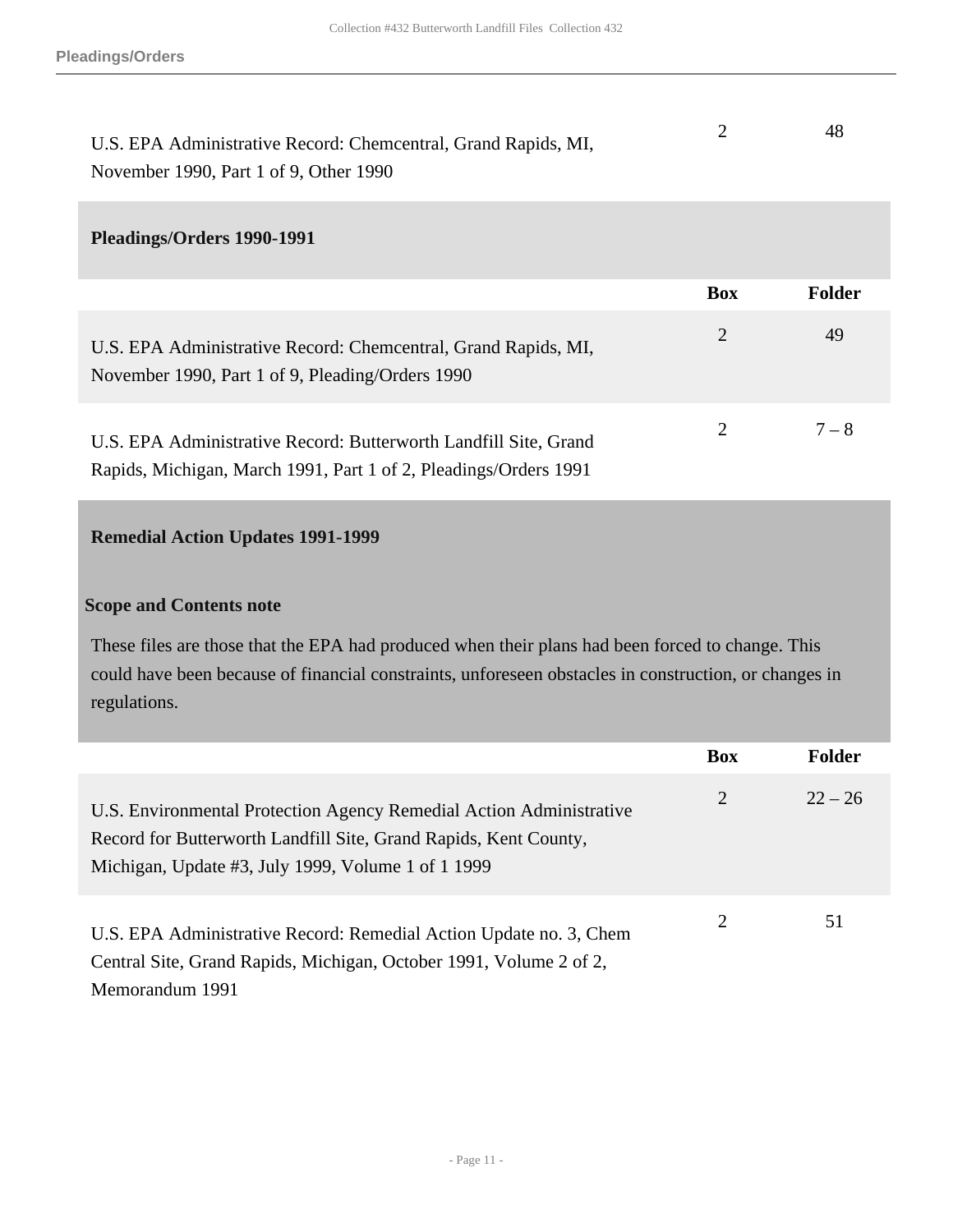| U.S. EPA Administrative Record: Remedial Action Update no. 3, Chem<br>Central Site, Grand Rapids, Michigan, October 1991, Volume 2 of 2,<br><b>Public Comments 1991</b> | $\overline{2}$ | 52      |
|-------------------------------------------------------------------------------------------------------------------------------------------------------------------------|----------------|---------|
| U.S. EPA Administrative Record: Remedial Action Update no. 3, Chem<br>Central Site, Grand Rapids, Michigan, October 1991, Volume 2 of 2,<br>Reports/Studies 1991        | $\overline{2}$ | 53      |
| U.S. EPA Administrative Record: Remedial Action Update no. 3, Chem<br>Central Site, Grand Rapids, Michigan, October 1991, Volume 2 of 2,<br>Transcript 1991             | $\overline{2}$ | 54      |
| U.S. EPA Administrative Record: Remedial Action Update no. 4,<br>Chem Central Site, Grand Rapids, Michigan, Volume 1 of 1, November<br>1991 1991                        | $\overline{2}$ | 55      |
| U.S. EPA Administrative Record: Remedial Action Update no. 4, Chem<br>Central Site, Grand Rapids, Michigan, Volume 1 of 1, November 1991,<br>Correspondence 1991        | $\overline{2}$ | 56      |
| U.S. EPA Administrative Record: Remedial Action Update no. 4, Chem<br>Central Site, Grand Rapids, Michigan, Volume 1 of 1, November 1991,<br>Report/Studies 1991        | $\overline{2}$ | 57      |
| U.S. EPA Administrative Record: Remedial Action Update #3, Chem<br>Central Site, Grand Rapids, Michigan, October 1991, Vol. 1 of 2 1991                                 | 5              | 3       |
| U.S. EPA Administrative Record: Remedial Action Update #3, Chem<br>Central Site, Grand Rapids, Michigan, October 1991, Vol. 1 of 2,<br>Correspondence 1991              | 5              | $4 - 9$ |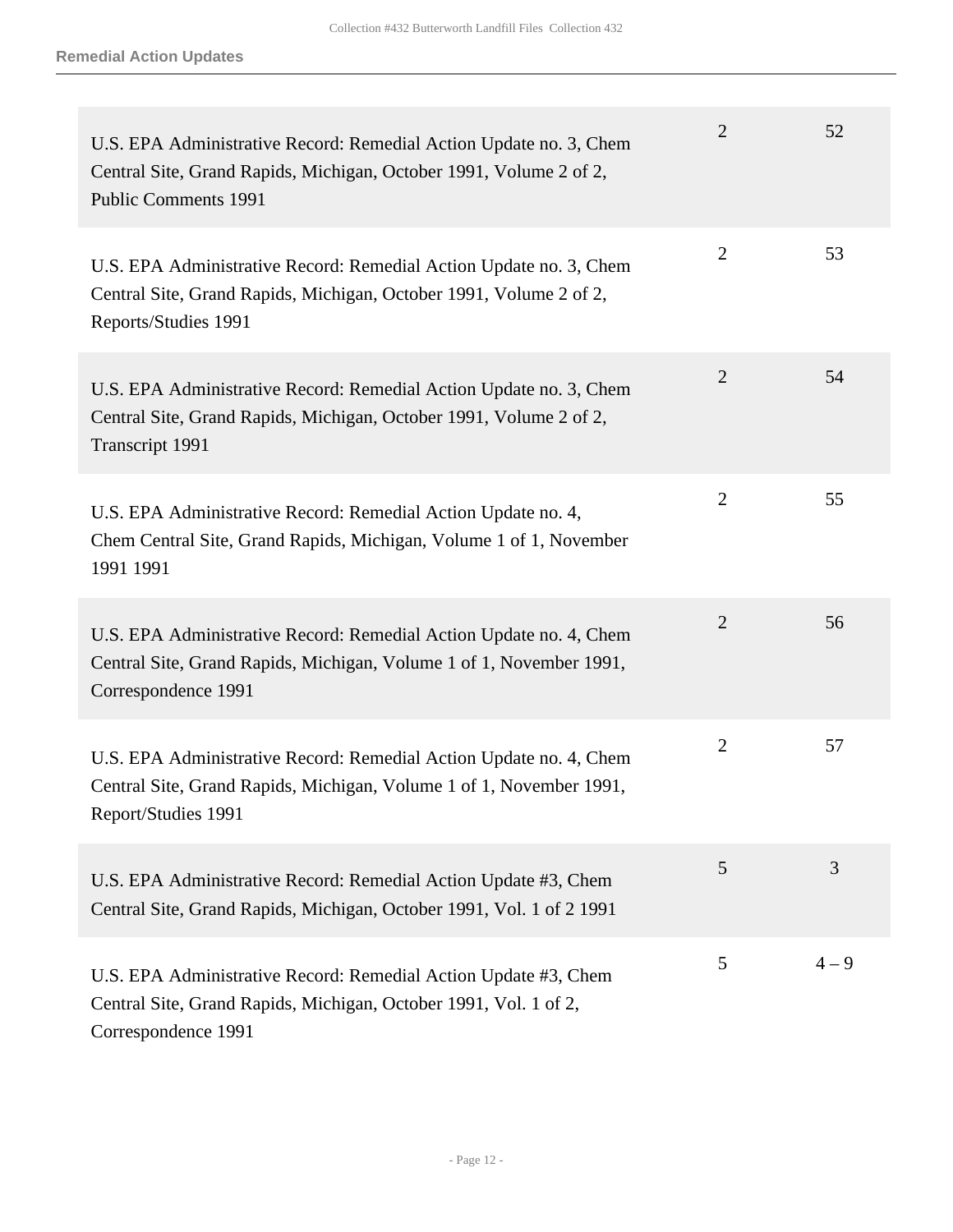| Final Remedial Action Work Plan (August 1999) 1999                                  | $\mathbf{1}$   | $1 - 4$   |
|-------------------------------------------------------------------------------------|----------------|-----------|
| Butterworth Landfill Final Remedial (100%) Design (Amended<br>Version) 1999         | $\mathbf{1}$   | $5 - 7$   |
| Final Amended Remedial Design Project Plan: Volume 1, (June<br>1999) 1999           | $\mathbf{1}$   | $20 - 23$ |
| Final Amended Remedial Design Project Plan: Volume 2 (Revised June<br>1999) 1999    | $\mathbf{1}$   | $24 - 26$ |
| Revised Final Design Remedial Design Project Plan: Volume 1 (February<br>1998) 1998 | $\overline{4}$ | $34 - 36$ |
| Revised Final Design Remedial Design Project Plan: Volume 2 (February<br>1998) 1998 | $\overline{4}$ | $37 - 38$ |

#### <span id="page-12-0"></span>**EPA Public Resources 1980-1997**

#### **Scope and Contents note**

These documents are also produced by the EPA, but in a different fashion than those formal administrative records they had produced. The booklets, files, and directories were produced in order to be distributed to the public. This was done in an attempt to educate them on what the general EPA policies are as well as what they had planned on doing to the Butterworth Landfill site.

#### **Directories 1988-1990**

**Box Folder**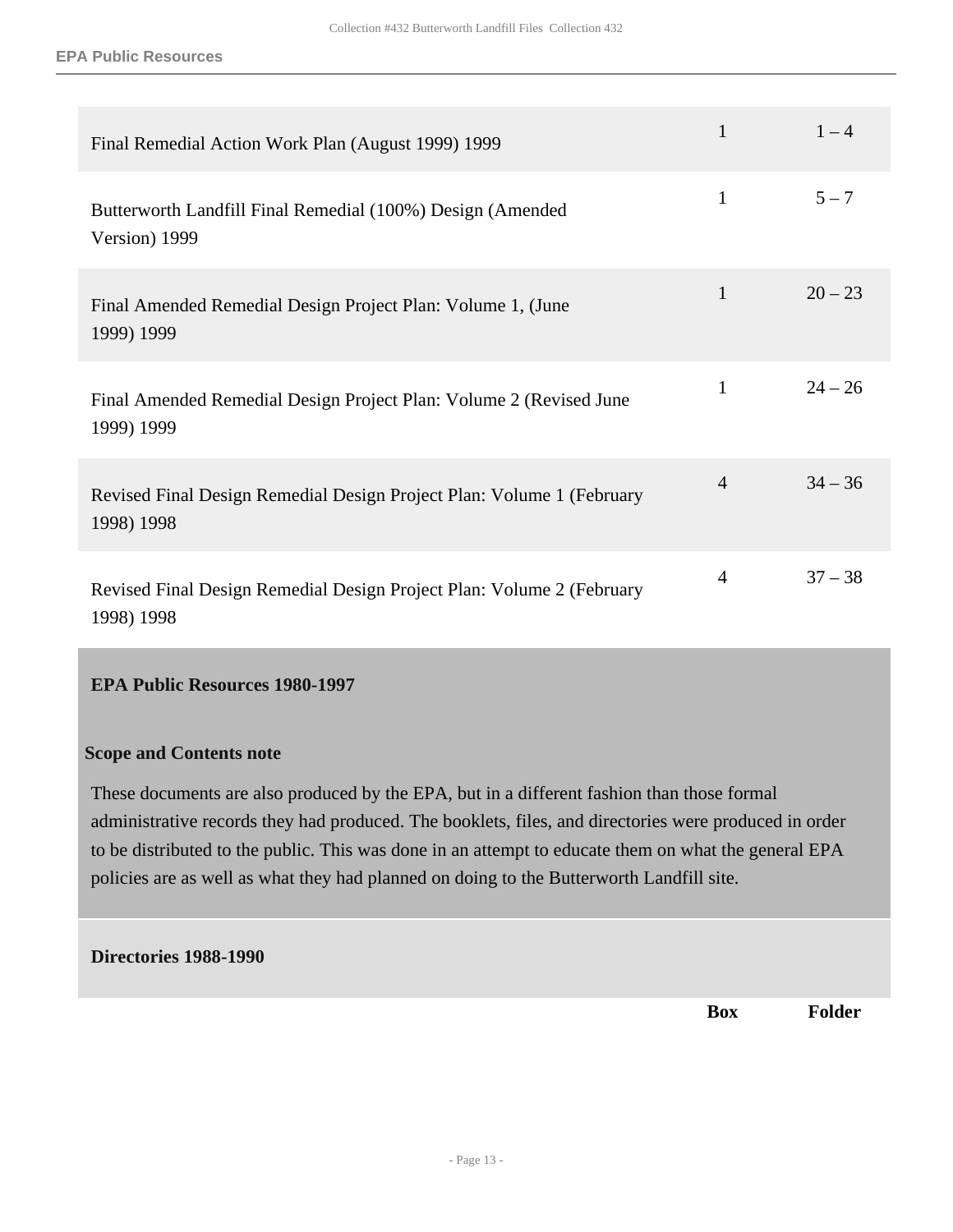| Environmental Hotline Directory (November 1988) 1988                              | 3          | $32 - 33$     |
|-----------------------------------------------------------------------------------|------------|---------------|
| Environmental Protection Agency Environmental Hotline Flyer [sic]<br>(1990) 1990  | 3          | 34            |
| Guide to EPA Hotlines, Clearinghouses, Libraries, and Dockets (June<br>1990) 1990 | 3          | 41            |
| <b>Chemical Information 1985-1994</b>                                             |            |               |
|                                                                                   | <b>Box</b> | <b>Folder</b> |
| Chemicals In Your Community: A Guide to the EPCRA (September<br>1988) 1988        | 3          | 25            |
| Common Chemicals Found at Superfund Sites (August 1994) 1994                      | 3          | 26            |
| Common Cleanup Methods at Superfund Sites (August 1994) 1994                      | 3          | 27            |
| EPA Region 5 Hazardous Waste and Toxic Substances (Summer<br>1985) 1985           | 3          | 47            |
| <b>Public Notices 1980-1997</b>                                                   |            |               |
|                                                                                   | <b>Box</b> | <b>Folder</b> |
| Protecting our Groundwater: A Grower's Guide                                      | 3          | 8             |
| Challenge of Superfund [The] (November 1990) 1990                                 | 3          | 24            |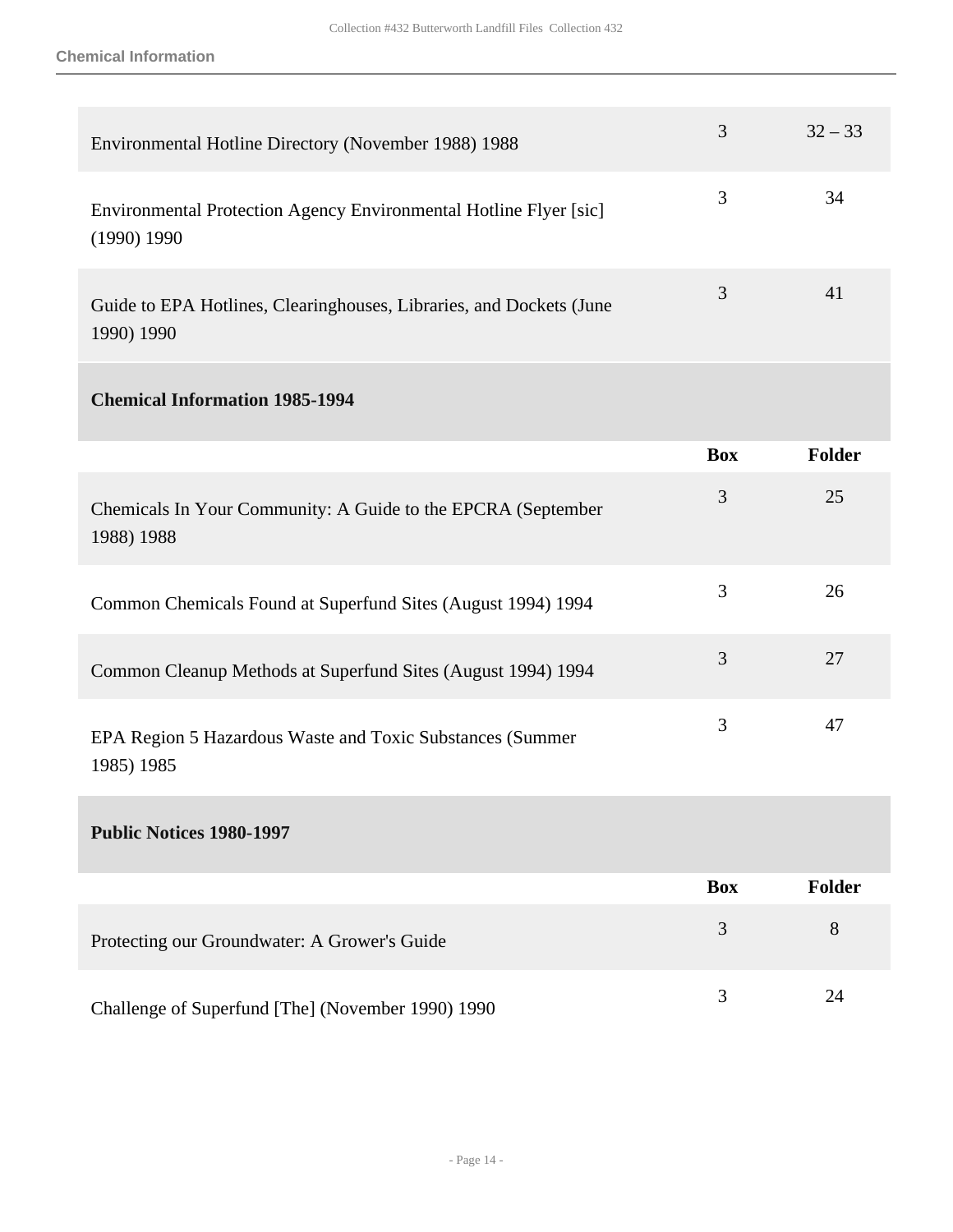| Community Advisory Groups (CAGs) at Superfund Sites (August<br>1996) 1996                                          | 3 | 28        |
|--------------------------------------------------------------------------------------------------------------------|---|-----------|
| Community Advisory Groups: Partners in Decisions at Hazardous Waste<br>Sites: Case Studies (Winter 1996) 1996      | 3 | $29 - 30$ |
| EPA Preserving Our Future Today (April 1991) 1991                                                                  | 3 | 35        |
| Community Right-To-Know and Small Business (September 1988) 1988                                                   | 3 | 36        |
| Comprehensive Environmental Response, Compensation, and Liability Act<br>of 1980 (CERCLA) (December 11, 1980) 1980 | 3 | 37        |
| Conducting Non-Time-Critical Removal Actions Under CERCLA: Fact<br>Sheet (December 1993) 1993                      | 3 | 38        |
| Conducting Non-Time-Critical Removal Actions Under CERCLA<br>[Guidance on] (August 1993) 1993                      | 3 | 39        |
| Emergency Planning and Community Right-to-Know Act of 1986<br>(October 17, 1986) 1986                              | 3 | 40        |
| Homeowners Exempted From Superfund Cleanup Costs (November<br>1991) 1991                                           | 3 | 42        |
| How to Obtain Superfund Information (January 1990) 1990                                                            | 3 | 43        |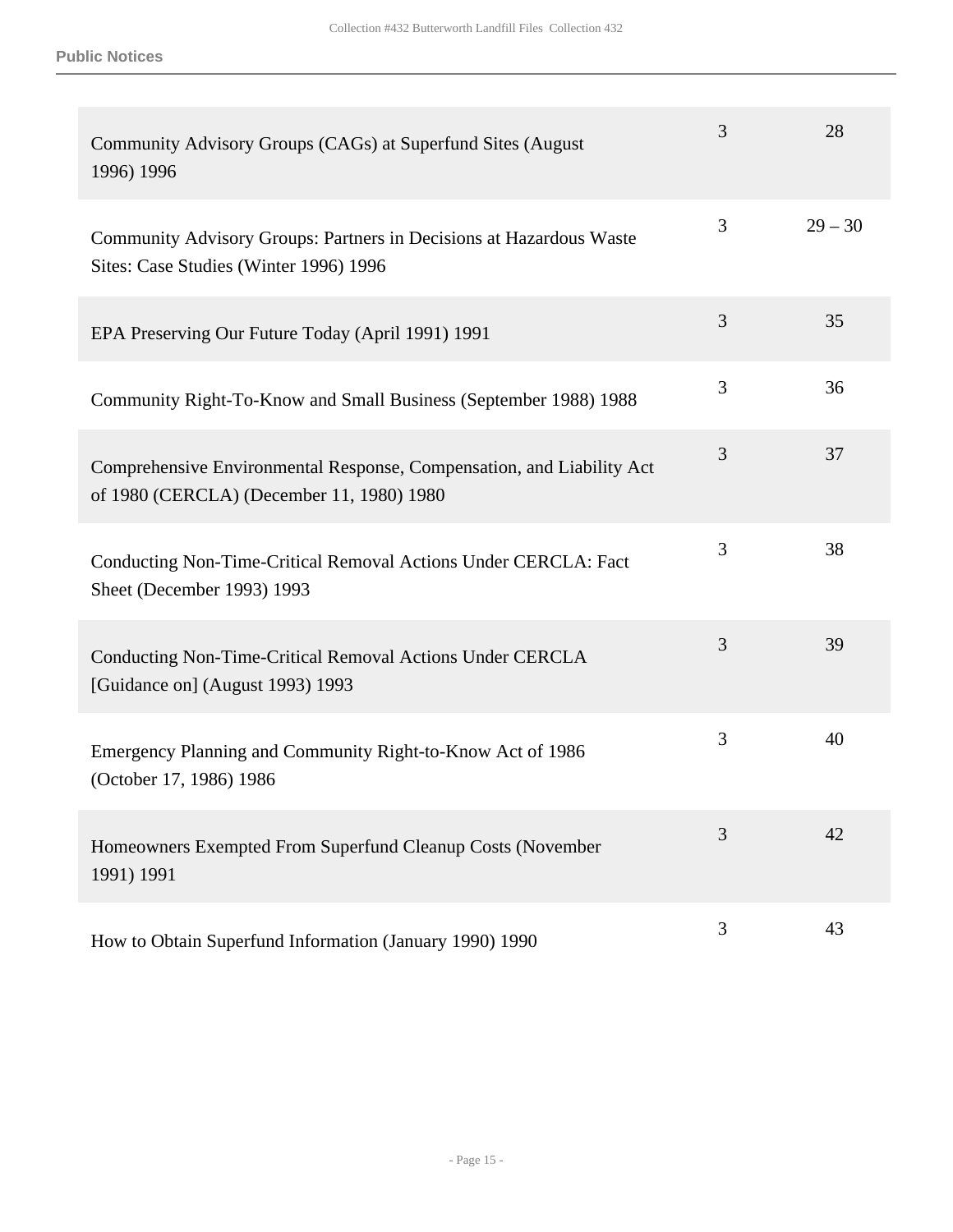| Guidance for Community Advisory Groups at Superfund Sites (December<br>1995) 1995                                              | 3 | 48 |
|--------------------------------------------------------------------------------------------------------------------------------|---|----|
| Guide to Environmental Issues (September 1996) 1996                                                                            | 3 | 50 |
| Superfund Program: Ten Years of Progress [The] (June 1991) 1991                                                                | 3 | 51 |
| Superfund Emergency Response Program: Over a Decade of Protecting<br>Human Health and the Environment [The] (August 1994) 1994 | 3 | 55 |
| Superfund: Environmental Progress (November 1990) 1990                                                                         | 3 | 56 |
| Superfund: Focusing on the Nation at Large $-$ A Decade of Progress at the<br>NPL Sites (September 1990) 1990                  | 3 | 57 |
| Our Air, Our Land, Our Water (September 1988) 1988                                                                             | 3 | 59 |
| Superfund at Work: Hazardous Waste Cleanup Efforts Nationwide (Fall<br>1993) 1993                                              | 3 | 62 |
| Superfund at Work: Hazardous Waste Cleanup Efforts Nationwide<br>(Summer 1993) 1993                                            | 3 | 63 |
| Terms of Environment: Glossary, Abbreviations, and Acronyms<br>(December 1997) 1997                                            | 3 | 65 |
| This is Superfund: A Citizen's Guide to EPA's Superfund Program (March<br>1994) 1994                                           | 3 | 66 |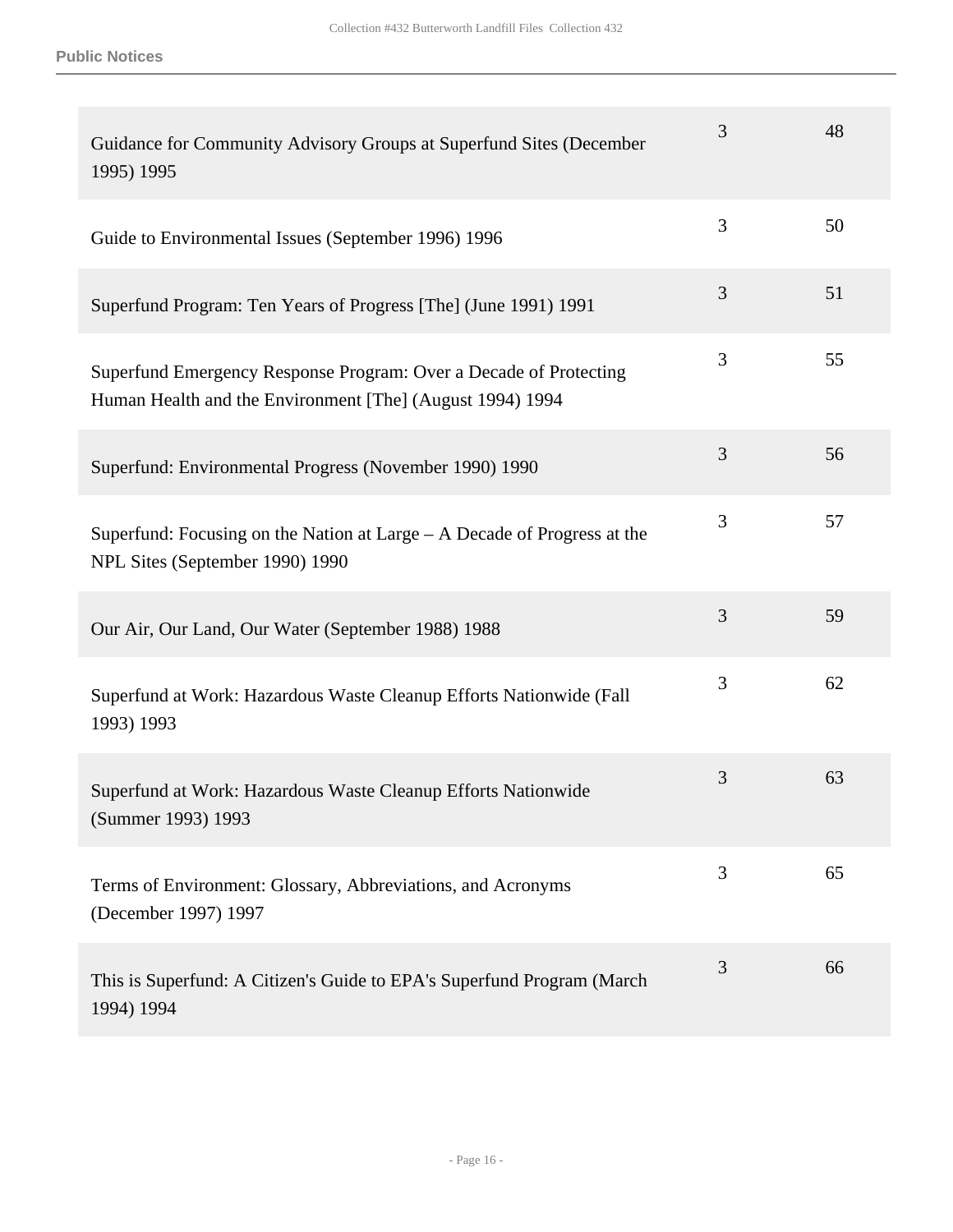<span id="page-16-0"></span>

| Your Guide to EPA (Undated)                                                                                         | 3              | 70             |
|---------------------------------------------------------------------------------------------------------------------|----------------|----------------|
| <b>Fact Sheets 1988-1999</b>                                                                                        |                |                |
|                                                                                                                     | <b>Box</b>     | <b>Folder</b>  |
| <b>Toxic Substances Fact Sheets</b>                                                                                 | $\mathbf{1}$   | 15             |
| Fact Sheet: Proposed Plan for the Butterworth Landfill Superfund Site<br>(May 1992) EMPTY 1992                      | $\mathbf{1}$   | 16             |
| Fact Sheet: Cleanup Design Work Plans Near Completion (November<br>1993) 1993                                       | $\mathbf{1}$   | 17             |
| Fact Sheet (June 1999) 1999                                                                                         | $\mathbf{1}$   | 18             |
| EPA Region 5 NPL Fact Sheet, Butterworth #2 Landfill, Michigan                                                      | $\overline{2}$ | $\overline{2}$ |
| EPA Quick Reference Fact Sheet: Streamlining the RI/FS for CERCLA<br>Municipal Landfill Sites (September 1990) 1990 | 3              | 47             |
| Technical Outreach Services for Communities (TOSC) Fact Sheet<br>(undated)                                          | 3              | 64             |
| Title III Fact Sheet: Emergency Planning and Community Right-To-Know<br>(April 1988) 1988                           | 3              | 67             |
| <b>Legal Documents 1976-1996</b>                                                                                    |                |                |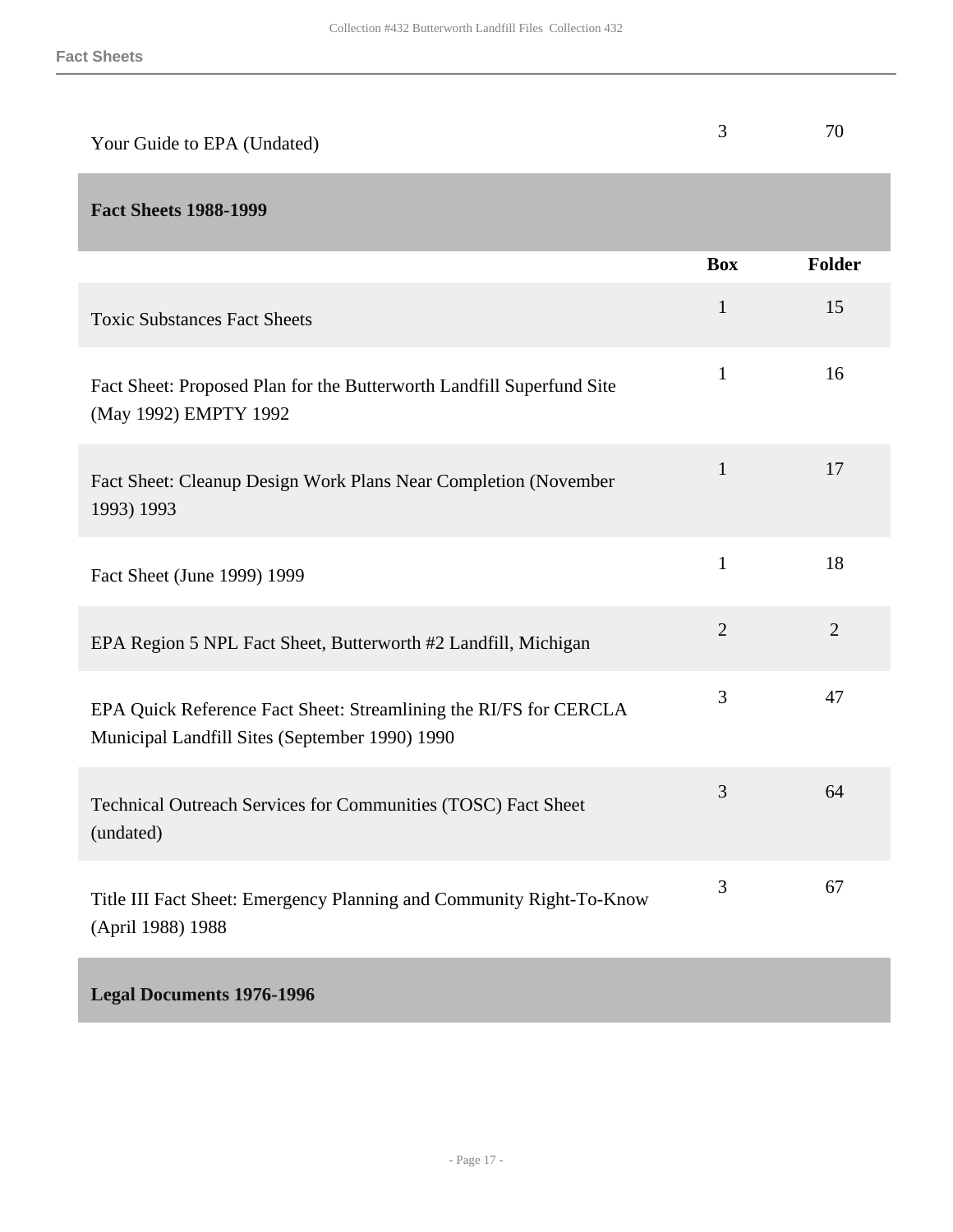#### **Scope and Contents note**

These are files and laws that were produced by the US government. In regards to the Butterworth Landfill site, they are regulations that the EPA have to follow as well as legal documents that have been produced by the public in regards to the site itself.

<span id="page-17-0"></span>

|                                                                                                                                                      | <b>Box</b>     | <b>Folder</b>  |
|------------------------------------------------------------------------------------------------------------------------------------------------------|----------------|----------------|
| Transmittal for May 1987 Construction Permit Application for Kent<br>County MBI Project Hydrogeological Study (January 1991) 1991                    | $\mathbf{1}$   | 12             |
| Memorandum Re: Request for Certification and Transmittal of Federal<br>Register Notice That a Consent Decree Has Been Lodged (February<br>1987) 1987 | $\mathbf{1}$   | 19             |
| Notice of Consent Decree Lodged with U.S. District Court for Western<br>District of Michigan (February 1987) 1987                                    | 3              | $\overline{7}$ |
| Record of Decision (September 1992) 1992                                                                                                             | 3              | 11             |
| Consent Decree (January 1991) 1991                                                                                                                   | 3              | $15 - 18$      |
| Title III List of Lists (December 1996) 1996                                                                                                         | $\overline{3}$ | 68             |
| Resource Conservation and Recovery Act (October 1976) 1976                                                                                           | 3              | 60             |
| Project Plans 1987-1998                                                                                                                              |                |                |
| <b>Scope and Contents note</b>                                                                                                                       |                |                |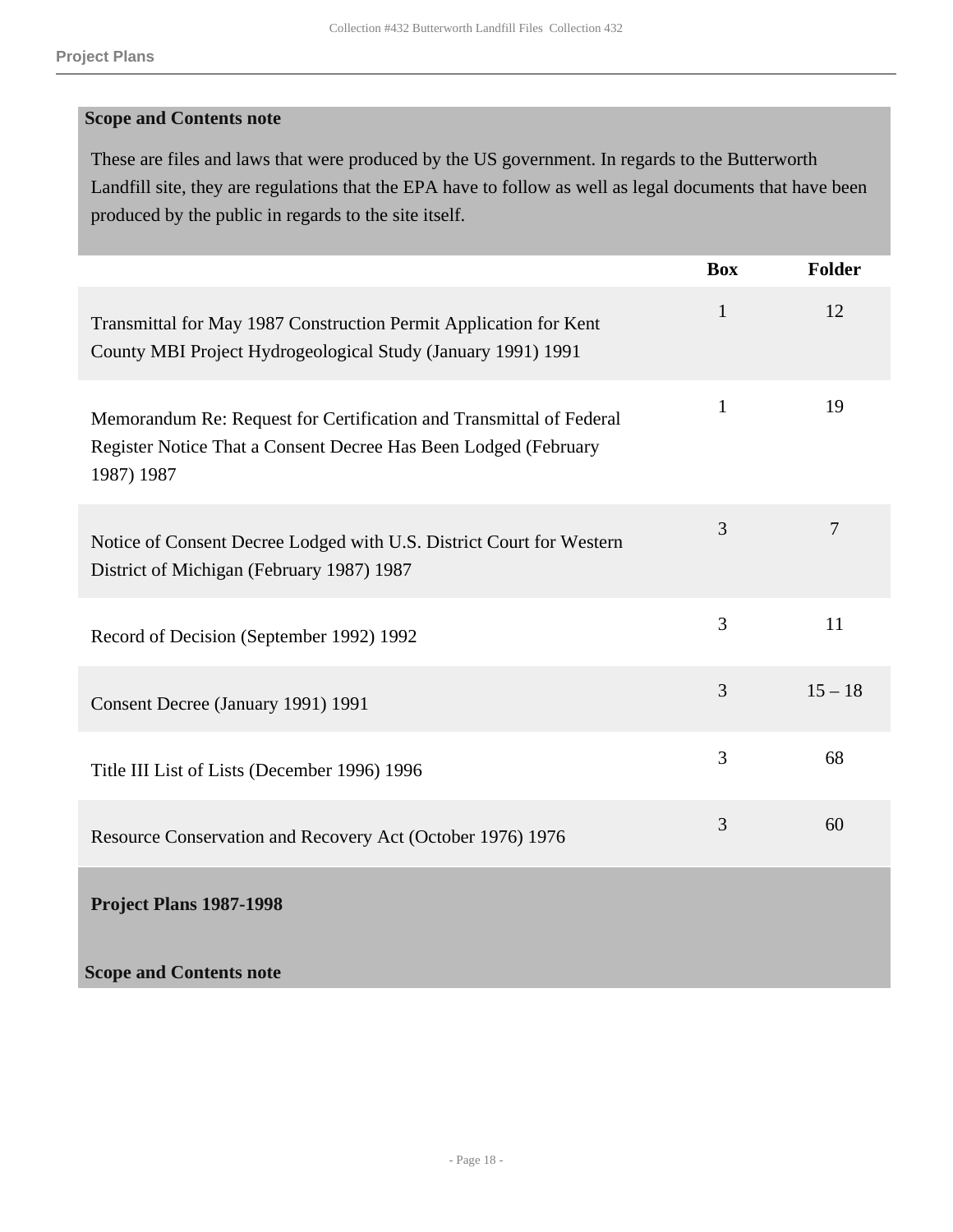These files are the project plans for the Butterworth Landfill site. These are building plans that the EPA produced, as well as contingency plans if the site had an emergency or if the site had unforeseen difficulties.

|                                                                                                                             | <b>Box</b>     | <b>Folder</b> |
|-----------------------------------------------------------------------------------------------------------------------------|----------------|---------------|
| Site Operations Plan: Addendum 1 (September 1988) 1988                                                                      | $\mathbf{1}$   | 8             |
| Site Operations Plan: Appendix A - Field Laboratory Methodology for<br>Metals Screening of Soil Samples (October 1987) 1987 | $\mathbf{1}$   | $9 - 11$      |
| Explanation of Significant Differences (October 1998) 1998                                                                  | $\overline{4}$ | 40            |
| Explanation of Significant Differences: Amendment (December<br>1998) 1998                                                   | $\overline{4}$ | 39            |
| Site Operations Plan Revision 1 (September 1987) 1987                                                                       | 3              | $1 - 2$       |
| Site Operations Plan Revision 2 (October 1987) 1987                                                                         | $\overline{3}$ | $3 - 4$       |
| Remedial Investigation: Quality Assurance Project Plan (December<br>1987) 1987                                              | $\overline{4}$ | 33            |
| Remedial Investigation Report (December 1989) 1989                                                                          | $\overline{4}$ | $41 - 44$     |
| Hydro geological Work Plan: Addendum 2 (January 1991) 1991                                                                  | 3              | 5             |
| Quality Assurance Project Plan (September 1987) 1987                                                                        | 3              | 9             |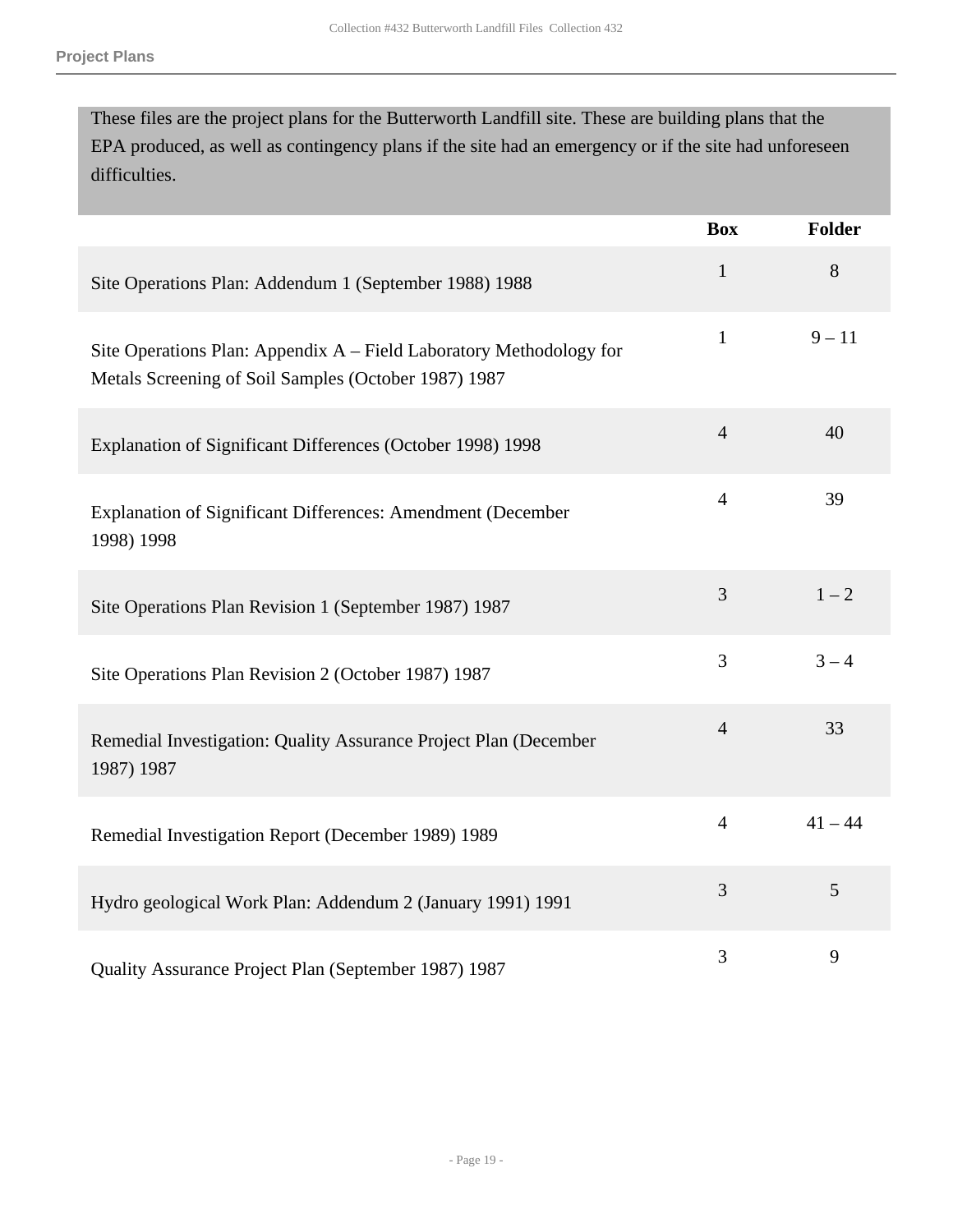| Sediment Sampling Work Plan: Addendum 3 (February 1991) 1991                                                          | 3 | 10        |
|-----------------------------------------------------------------------------------------------------------------------|---|-----------|
| Final Revised Community Relations Plan (October 1991) 1991                                                            | 3 |           |
| National Oil and Hazardous Substances Pollution Contingency Plan: Final<br>Rule; 40 CFR Part 300 (March 8, 1990) 1990 | 3 | $45 - 46$ |

### <span id="page-19-0"></span>**Assessments 1989-1992**

#### **Scope and Contents note**

These are assessments were done by the EPA in various instances at the Butterworth Landfill site. Some of the things of interest to them were the toxcicity of the groundwater or the health risk that the site posed to nearby residents.

<span id="page-19-1"></span>

|                                                                                                                             | <b>Box</b>   | <b>Folder</b> |
|-----------------------------------------------------------------------------------------------------------------------------|--------------|---------------|
| Wetlands Assessment (August 1991) 1991                                                                                      | $\mathbf{1}$ | 13            |
| John Ball Park Community Association Comments on the Remedial<br>Investigation and Endangerment Assessment (June 1990) 1990 | 3            | 6             |
| Understanding Superfund Risk Assessment (July 1992) 1992                                                                    | 3            | 69            |
| Human Health Risk Assessment (May 1991) 1991                                                                                | 3            | $73 - 74$     |
| Preliminary Health Assessment 1989                                                                                          | 3            | 75            |
| <b>Other Documents 1896-2000</b>                                                                                            |              |               |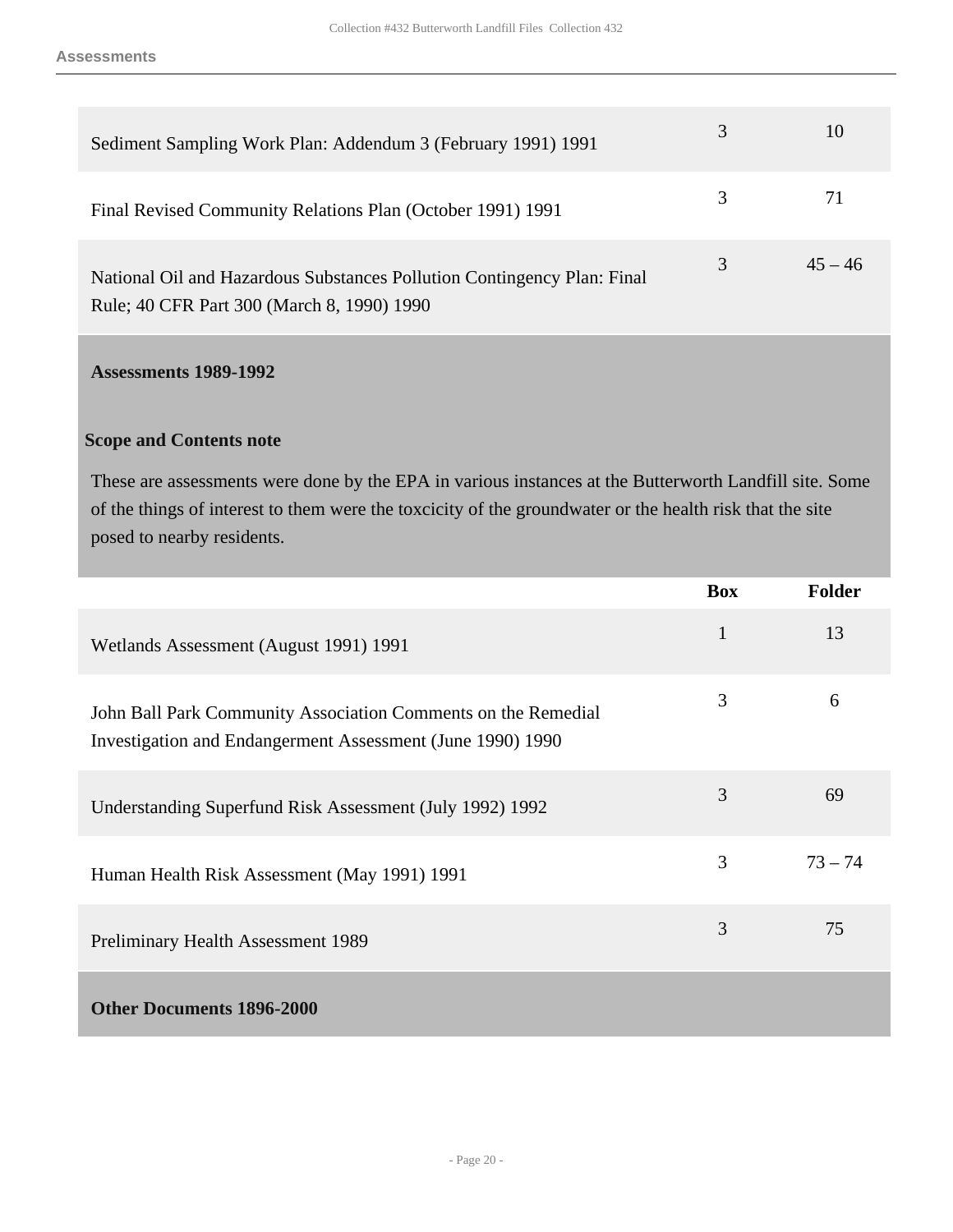### **Scope and Contents note**

The other documents are still of importance to the Butterworth Landfill site, but do not have any discernible connection to the rest of the collection.

|                                                                                                                                                       | <b>Box</b>     | <b>Folder</b> |
|-------------------------------------------------------------------------------------------------------------------------------------------------------|----------------|---------------|
| EPA News Release: EPA Seeks Public Comments on the Proposed<br>Consent Decree for Butterworth Landfill (March 1987) 1987                              | $\mathbf{1}$   | 14            |
| EPA News Release: EPA Seeks Public Comments on the Proposed<br>Consent Decree for Butterworth Landfill (March 1987) 1987                              | $\overline{2}$ | 9             |
| Alternatives Array Document (March 1991) 1991                                                                                                         | $\overline{4}$ | 32            |
| Draft Report of Findings Sediment Sampling: Addendum 3 (May<br>1991) 1991                                                                             | 3              | $12 - 13$     |
| Final Draft Feasibility Study (October 1991) 1991                                                                                                     | 3              | 14            |
| Draft Evaluation of the Potential for Adverse Ecological Impacts of<br>Chemicals in the Grand River Surface Water and Sediment (January<br>1991) 1991 | 3              | $20 - 23$     |
| Butterworth Landfill Information Repository Outline February 2000<br>Update 2000                                                                      | 3              | 31            |
| Identifying Superfund Sites: National Priorities List (NPL) and Hazard<br>Ranking System (HRS) (Spring 1986) 1986                                     | 3              | 44            |
| Guide to Addressing Pre-ROD and Post-ROD Changes (April 1991) 1991                                                                                    | 3              | 49            |